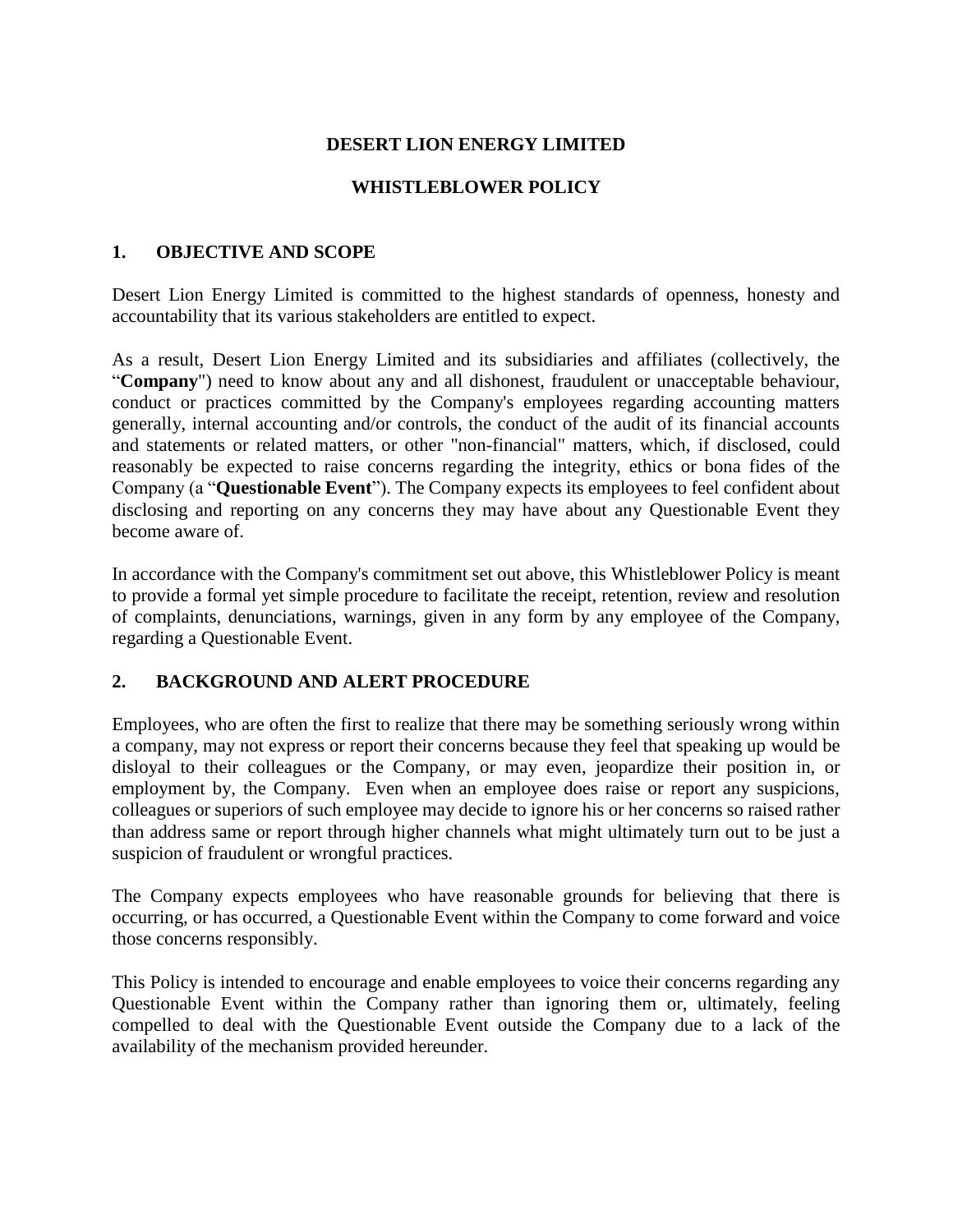#### **WHISTLEBLOWER POLICY**

Any employee who finds his concerns about a Questionable Event not satisfactorily addressed by his immediate supervisor (or higher-ranking persons) or who feels that the seriousness and sensitivity of the issues or people involved require that the reporting of such Questionable Event should neither be addressed to the attention of his immediate supervisor, nor follow the normal corporate reporting channels, should contact the Chairman of the Audit Committee of the Board of Directors of the Company (who is not an internal employee of the Company) (the "**Alert Officer**") by any of the following methods:

- **•** Telephone:  $+1,416,861,5899$
- E-mail: stheron@trigonmetals.com
- Mail: **Private & Confidential** Stephan Theron Chairman of the Audit Committee of Desert Lion Energy Limited 65 Queen Street West, Suite 800 Toronto, Ontario, Canada M5H 2M5

## **3. SAFEGUARDS AGAINST RETALIATION, HARASSMENT OR VICTIMIZATION**

The Company understands and acknowledges that one's decision to report a Questionable Event can be a difficult one to make. Employees who raise serious concerns should have nothing to fear. Therefore, the Company shall not tolerate any retaliation, harassment or victimization (including informal pressures) and shall take appropriate action to protect employees who raise any concerns under this Policy in good faith (a "**Concerned Employee**").

### **4. CONFIDENTIALITY**

All expressions of concerns or reports on Questionable Events within the Company, filed with the Alert Officer pursuant to this Policy, will proceed internally on a confidential basis.

### **5. ANONYMOUS ALLEGATIONS**

Expressions of serious concerns or reports on Questionable Events within the Company filed with the Alert Officer on an anonymous basis will also be treated appropriately.

Any Concerned Employee wishing to make an anonymous report may do so.

### **6. UNTRUE ALLEGATIONS**

In the event that, in good faith, a Concerned Employee reports a Questionable Event that is not confirmed by subsequent investigation or otherwise, no action shall be taken against such Concerned Employee. Conversely, in the event a Concerned Employee reports a Questionable Event for frivolous or malicious purposes or for his or her personal gain, the appropriate